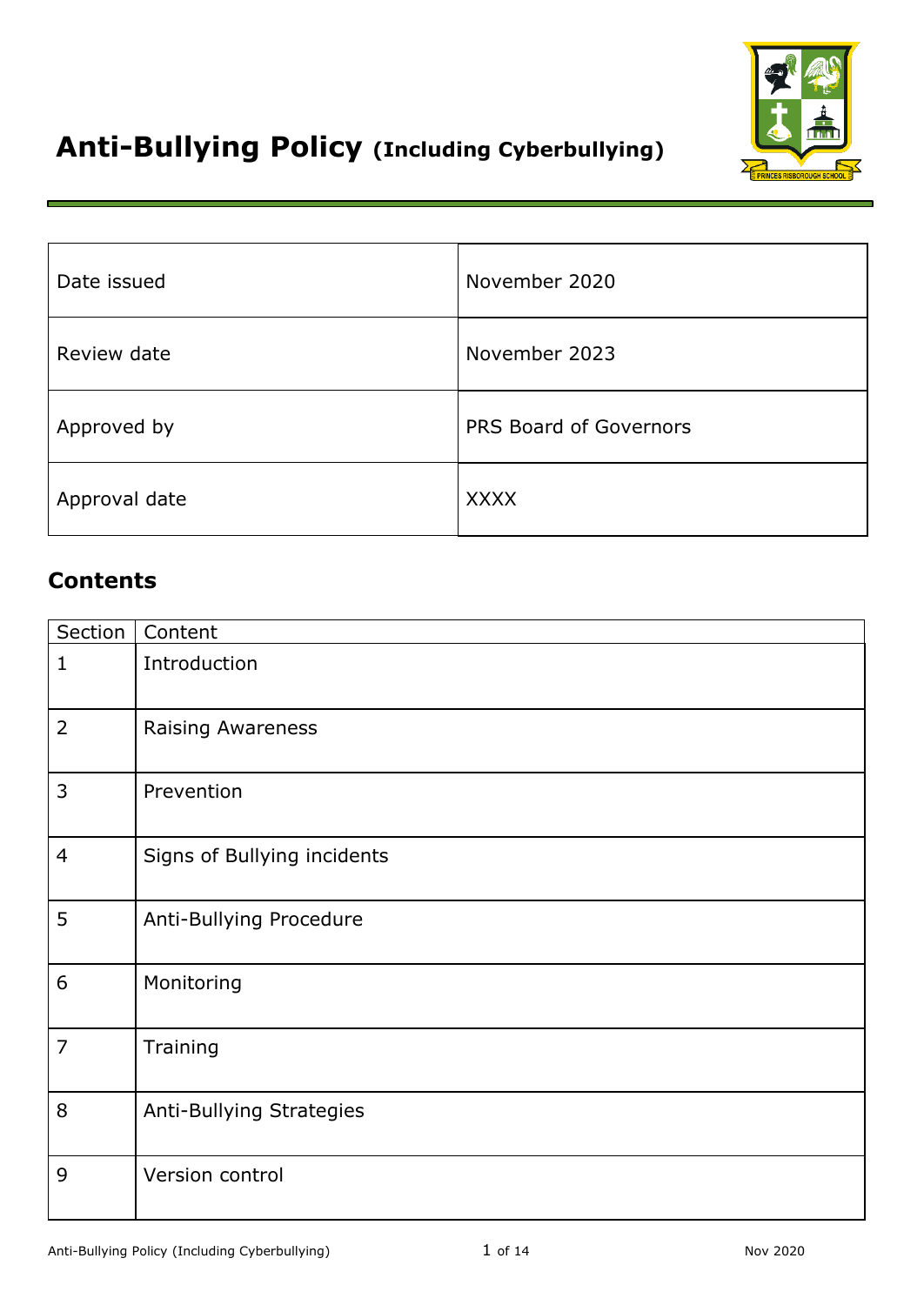| 10 | Appendix 1 - Incident Flow Chart |
|----|----------------------------------|
| 11 | Appendix 2 - Cyberbullying       |
| 12 | Appendix 3 - Key websites        |

### **1. Introduction**

At PRS we have a Code of Conduct based on Punctual, Respectful and Safe. Everyone in our community:

1. Has the right to feel safe and confident.

2. Should be able to work and learn in an environment free from intimidation and distraction.

This policy is based on the DfE guidance. It applies to all adults and young people working within the school community. It aims to foster and adopt a climate of positive adult role modelling and supporting young people within the school community.

This policy is based on DfE guidance "Preventing and Tackling Bullying" July 2017 and supporting document[s](https://assets.publishing.service.gov.uk/government/uploads/system/uploads/attachment_data/file/623895/Preventing_and_tackling_bullying_advice.pdf) [Preventing and tackling bullying](https://assets.publishing.service.gov.uk/government/uploads/system/uploads/attachment_data/file/623895/Preventing_and_tackling_bullying_advice.pdf)

It also considers the DfE statutory guidance "Keeping Children Safe in Education" 201[9](https://assets.publishing.service.gov.uk/government/uploads/system/uploads/attachment_data/file/912592/Keeping_children_safe_in_education_Sep_2020.pdf) [Keeping children safe in education](https://assets.publishing.service.gov.uk/government/uploads/system/uploads/attachment_data/file/912592/Keeping_children_safe_in_education_Sep_2020.pdf) and 'Sexual violence and sexual harassment between childr[e](https://assets.publishing.service.gov.uk/government/uploads/system/uploads/attachment_data/file/719902/Sexual_violence_and_sexual_harassment_between_children_in_schools_and_colleges.pdf)n in schools and colleges' guidance Sexual violence and sexual harassment between [children in schools and colleges.](https://assets.publishing.service.gov.uk/government/uploads/system/uploads/attachment_data/file/719902/Sexual_violence_and_sexual_harassment_between_children_in_schools_and_colleges.pdf) The setting has also read Childnet's "Cyberbullying: Understand, Prevent and Respond: Guidance for Schools"[.](https://www.childnet.com/resources/cyberbullying-guidance-for-schools) [Cyberbullying guidance for schools](https://www.childnet.com/resources/cyberbullying-guidance-for-schools)

[Approaches to preventing and](https://assets.publishing.service.gov.uk/government/uploads/system/uploads/attachment_data/file/715359/Approaches_to_preventing_and_tackling_bullying_-_case_studies.pdf) tackling bullying

# **We will deal seriously with all forms of bullying.**

# **2. Raising Awareness**

While there is no single definition of bullying, the DfE identifies three points which most definitions share:

- The behaviour is intended to cause distress
- The behaviour is repeated
- There is an imbalance of power between the perpetrator/s of bullying and the target

'Behaviour by an individual or group usually repeated over time, that intentionally hurts another individual or group either physically or emotionally.'

(Safe to Learn, DfE) 'People doing nasty or unkind things to you on purpose, more than once, which it is difficult to stop.' (Safe to Learn, DfE)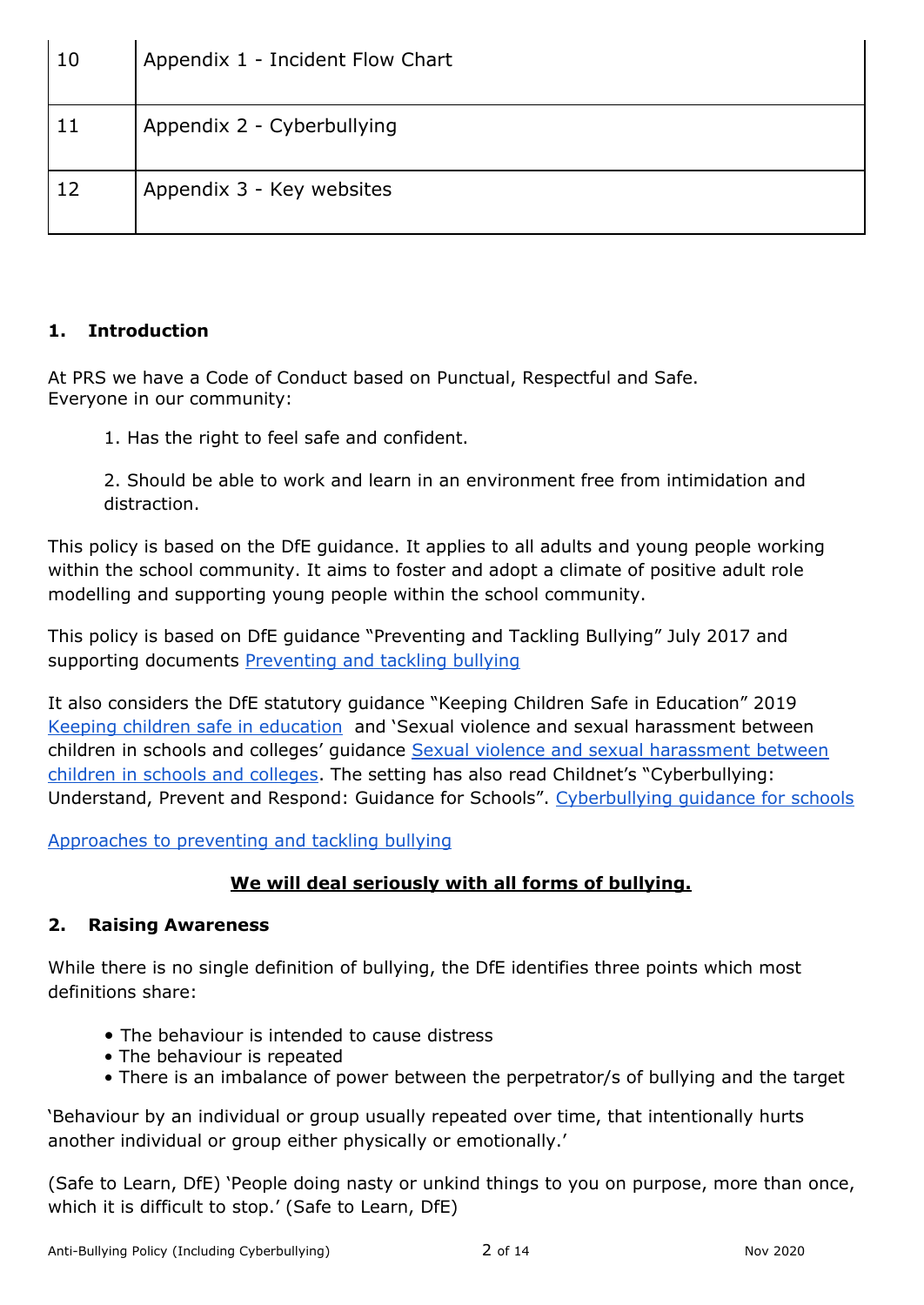Bullying can be physical, verbal, social or cyber.

At PRS we define the following behaviour by groups or individuals as bullying:

1. Spreading rumours, hearsay or hurtful comments which interfere in the relationships of friendship groups.

2. Name-calling or the use of nicknames used to embarrass or ridicule a person.

- 3. Deliberately demeaning the efforts of an individual, group or class.
- 4. Isolating an individual.
- 5. Racist, sexist or homophobic comments.

6. Demanding money or personal property from a person or deliberately damaging their property.

- 7. Blackmail, coercion, threats, threatening behaviour or actual physical violence.
- 8. Posting, sending and/or circulating derogatory images and / or comments via the Internet.

#### **Bullying can occur anywhere**

Bullying can take place in many places. It can occur during the journey to and from School, before lessons begin, at break, lunchtime and during lesson changeovers in corridors. Toilets and changing rooms are places where bullying can occur. Bullying may also take place in a subtle and surreptitious way during lessons when adults are present.

**\*Cyber-bullying** incidents such as text messages, email, instant messages, and social networking sites may originate from outside of School but if it affects pupils during the school day then we will respond to it. (See appendix 2)

#### **3. Prevention**

We believe that all pupils need to feel good about their achievements at school. A positive and responsible pupil is less likely to bully or become bullied. We place great emphasis on celebrating academic, Arts, Sports and extra-curricular achievements. We also promote achievement through our epraise shop, where pupils can receive various prizes in exchange for the achievement points they have built up.

Prevention is better than cure so at PRS we are vigilant for signs of bullying and always take seriously reports of bullying. We use the curriculum and other appropriate times to reinforce the ethos of the school and help students to develop strategies that combat bullying-type behaviour.

Bullying is an action directly against a key expectation of the school, RESPECT. We strive to organise our community in order to minimise opportunities for bullying.

We use a variety of methods to help students prevent bullying.

As and when appropriate these may include: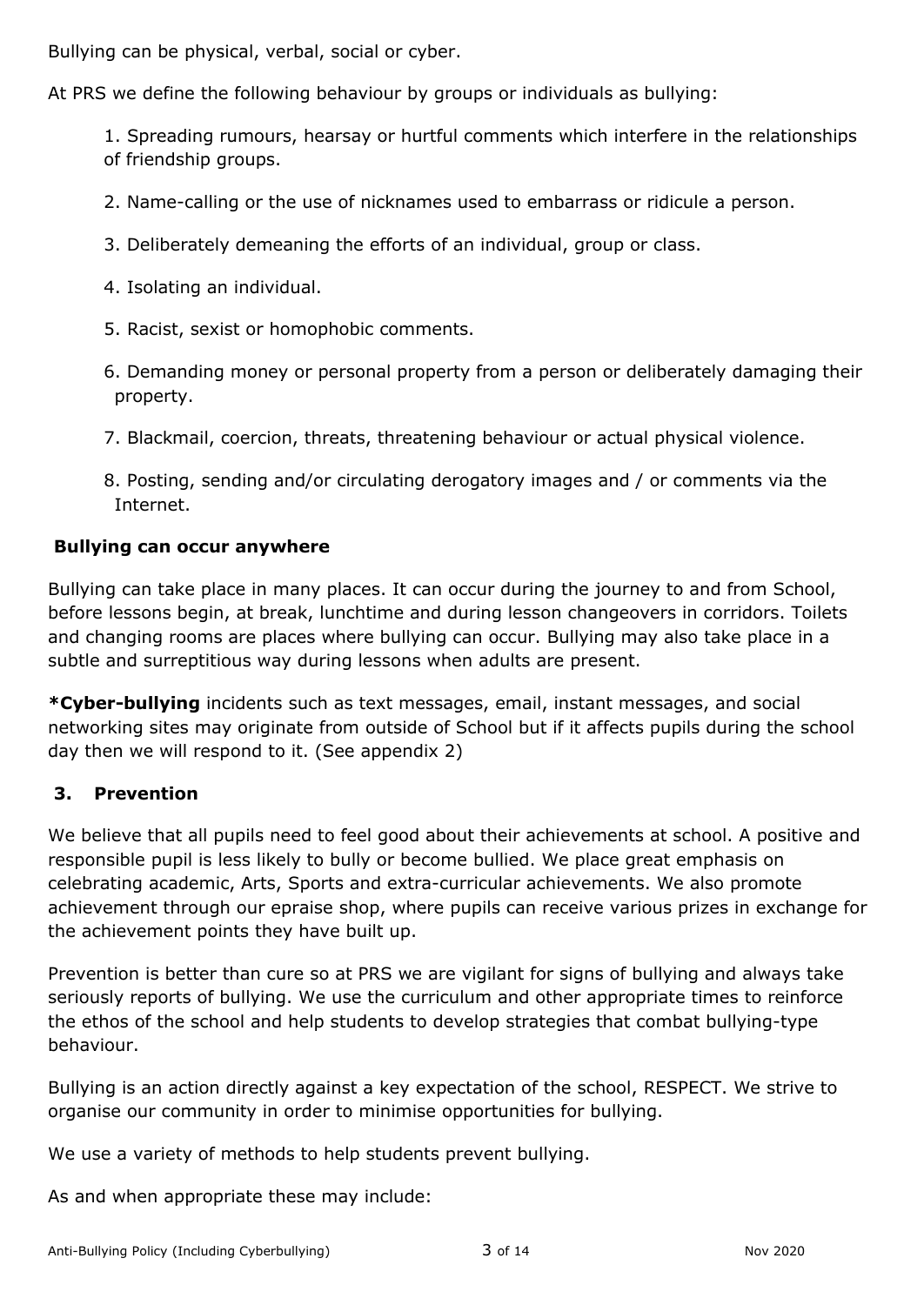- Supportive pastoral team Open door to raise a concern
- Clear message from Heads of Year and Headteacher 'We do not tolerate bullying'
- Intervention work from the RAO's for students who are repeat offenders 'put them into the shoes of the students that is bullied' - 'recalibration session'
- By arranging social skills groups and counselling where appropriate (both with our School Counsellor and referrals to other external agencies).
- Through vigilance by all staff within lesson and also on duty before school, break and lunchtimes and after school.
- Buddy/mentoring systems
- Assemblies
- Anti-Bullying week
- Internet Awareness week
- Display materials around the school by a variety of means (posters, website etc)
- Behaviour plans for individuals
- Positive achievement assemblies
- PSHE sessions on E-safety and bullying

# **4. Signs of Bullying Incidents**

Adults should watch for early signs of distress in students. These may be the early signs of bullying. These may include:

- fears of walking to or from school
- doesn't want to go to school on the school/public bus
- asks to be driven to school all the time
- changes their usual routine
- does not want to attend school (school phobic)
- begins truanting school
- asks for money or starts stealing money
- comes home starving
- stops eating
- becomes withdrawn, anxious, or lacking in confidence
- attempts or threatens suicide or runs away
- cries themselves to sleep at night or has nightmares
- feels ill in the morning
- begins to do poorly in school work
- comes home with clothes torn or books damaged
- some possessions go 'missing'
- dinner or other monies continually get 'lost'
- has unexplained cuts or bruises
- starts becoming aggressive, disruptive, unreasonable
- is bullying other children or siblings
- is scared to say what's wrong
- gives improbable excuses for any of the above

# **5. Anti-bullying procedure**

PRS regards bullying behaviour very seriously and therefore the following steps will be promptly taken in dealing with incidents.

\*See Appendix 1 for flowchart that is used each time an incident is reported.

Reporting and supporting Pupils can report any bullying issues or concerns via the Drop-in service run by the Pastoral Support Team or by reporting it to a member of staff/student they trust. They can also email 'childprotection@prsbucks.com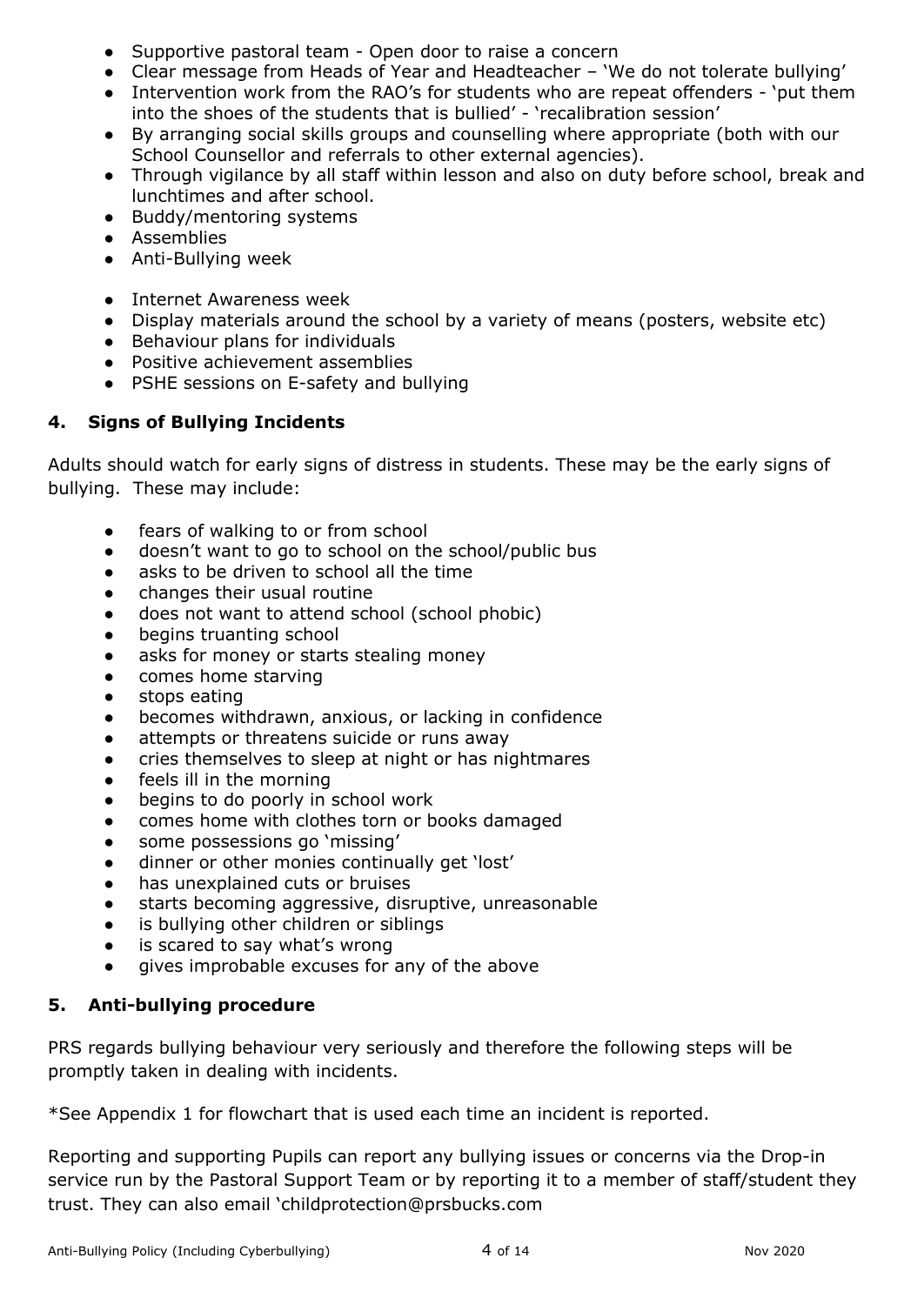Any member of staff who notices or becomes aware of any form of bullying will report it immediately to any member of staff. The normal route is to the form tutor or RAO/HOY. More serious concerns should be reported on CPOMS.

These incidents will then be passed over to the RAO team to action.

They can also report incidents directly to their Tutor, who will also pass it over to the Pastoral Team to action.

There are a few support plans that can be put in place for a pupil who feels they are being bullied, and for a pupil who may be the perpetrator of bullying.

Support in place could be one of the following:

- Take a break
- Time out cards
- Drop in service
- Peer Mentoring
- Meet and Greet
- Counselling (for intense cases) Courses:
- Self-awareness and self-esteem sessions

#### **Sanctions for Students Engaging in Bullying Behaviour**

Each incident of bullying behaviour is unique to the individual(s) who displays it and those who experience it.

Sanctions applied following bullying behaviour will depend upon several factors that may include:

- The level of intent
- Any provocation
- The duration of the bullying behaviour
- The nature of the bullying behaviour and its impact
- Whether it is the first report or a repeat of bullying behaviour.
- Whether the student(s) engaging in the bullying behaviour has received previous warnings or sanctions.
- Actions available as sanctions for student(s) engaging in bullying behaviour:
- Verbal warning and a note placed in the student's file.
- Meeting with the student(s) parents to discuss necessary changes to their child's behaviour towards their peers and any other underlying issues.
- Detention Behaviour report.
- **Resolution meeting**
- Restorative justice meeting
- Pastoral Support Plan
- Internal exclusion
- Modifying Behaviour Agreement / Student Support Agreement
- Community Service
- Fixed term exclusion
- Managed move to another school
- Permanent exclusion

#### **6. Monitoring**

#### **Heads of Year/RAO should:**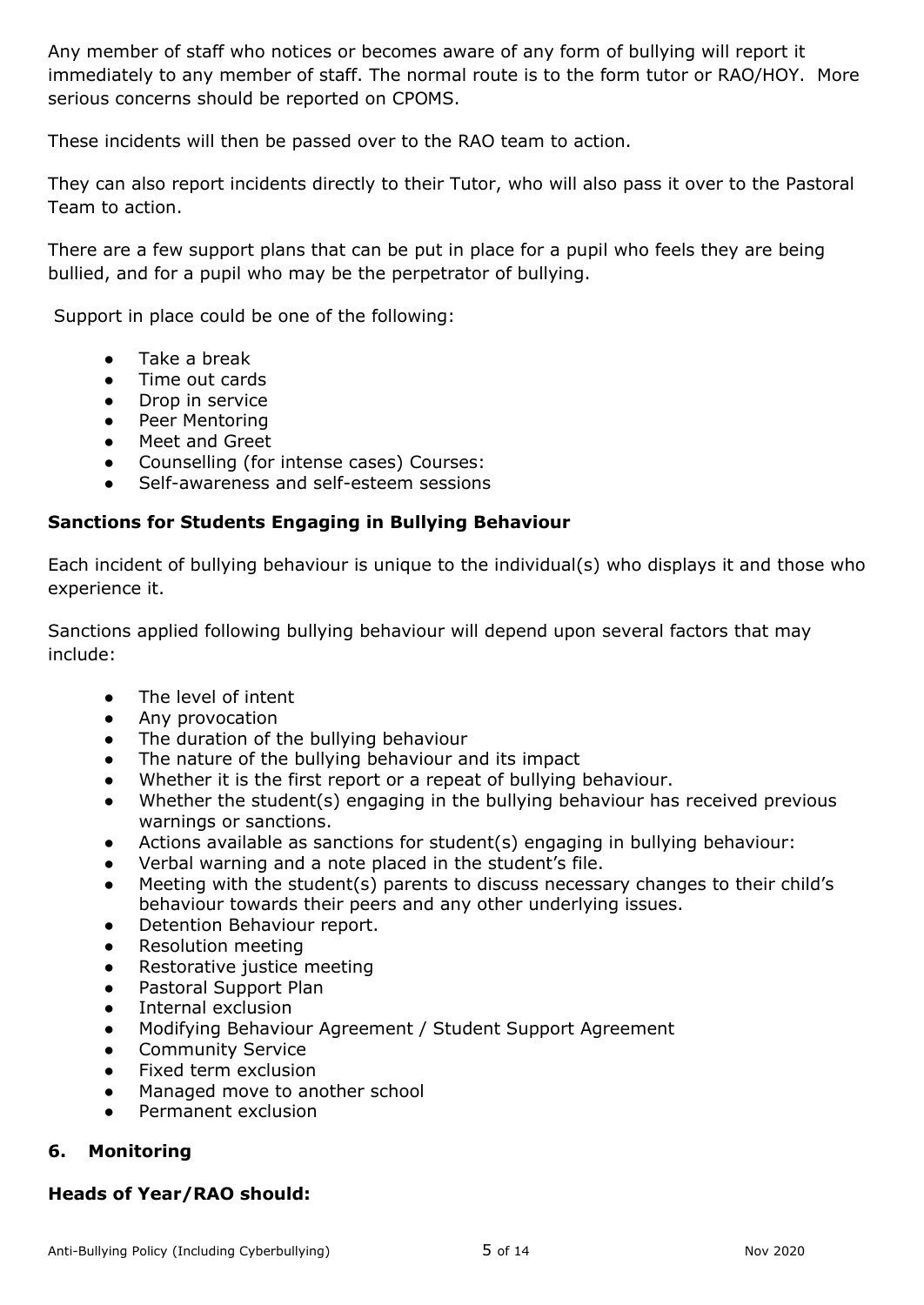- Review the incident records regularly to identify trends within their own year group
- Provide occasional assemblies to raise awareness of different types of bullying and support a protective ethos for victims
- Keep SLT informed of bullying issues within the year group and strategies to resolve
- Liaise with other HoY
- Complete the relevant referral forms to ensure that affected pupils receive the correct form of support

## **Senior Leadership Team (SLT) should:**

- Alert other members of SLT about developing concerns
- Deliver whole school assemblies on key bullying issues to raise awareness

#### **Governors should:**

- Be aware of the schools Anti Bullying Policy
- Contribute to the review process

### **7. Training**

Training is provided as appropriate:

- NQT training includes Anti Bullying
- Non-teaching staff are given the opportunity to attend training on techniques for Behaviour Management including recognising and dealing with bullying
- Non-teaching staff are made aware of appropriate strategies for recognising and dealing with bullying
- HOY/RAO heighten awareness and review Anti Bullying Strategies in year team meetings
- Restorative practices (justice) when the investigations are complete and sanctions (if necessary) applied, we will aim to get the victim and bully together. The victim gets an opportunity to explain how they feel, then the bully can do likewise and hopefully a genuine apology is offered to the victim, perhaps accompanied by an agreement to some actions that can help redress the situation.
- Online training through the National College Use of social media

#### **8. Anti-Bullying Strategies**

#### **Advice to Staff**

As teachers we are managers of our classrooms.

We need to be aware of the dynamics in pupil relationships and be careful to promote equal opportunities for all.

We should aim to create a positive learning atmosphere in which every pupil is able to thrive.

#### **Teaching Staff Strategies**

- Arriving at lessons promptly to avoid 'corridor bullying'
- Avoid leaving any group of pupils unattended in the classroom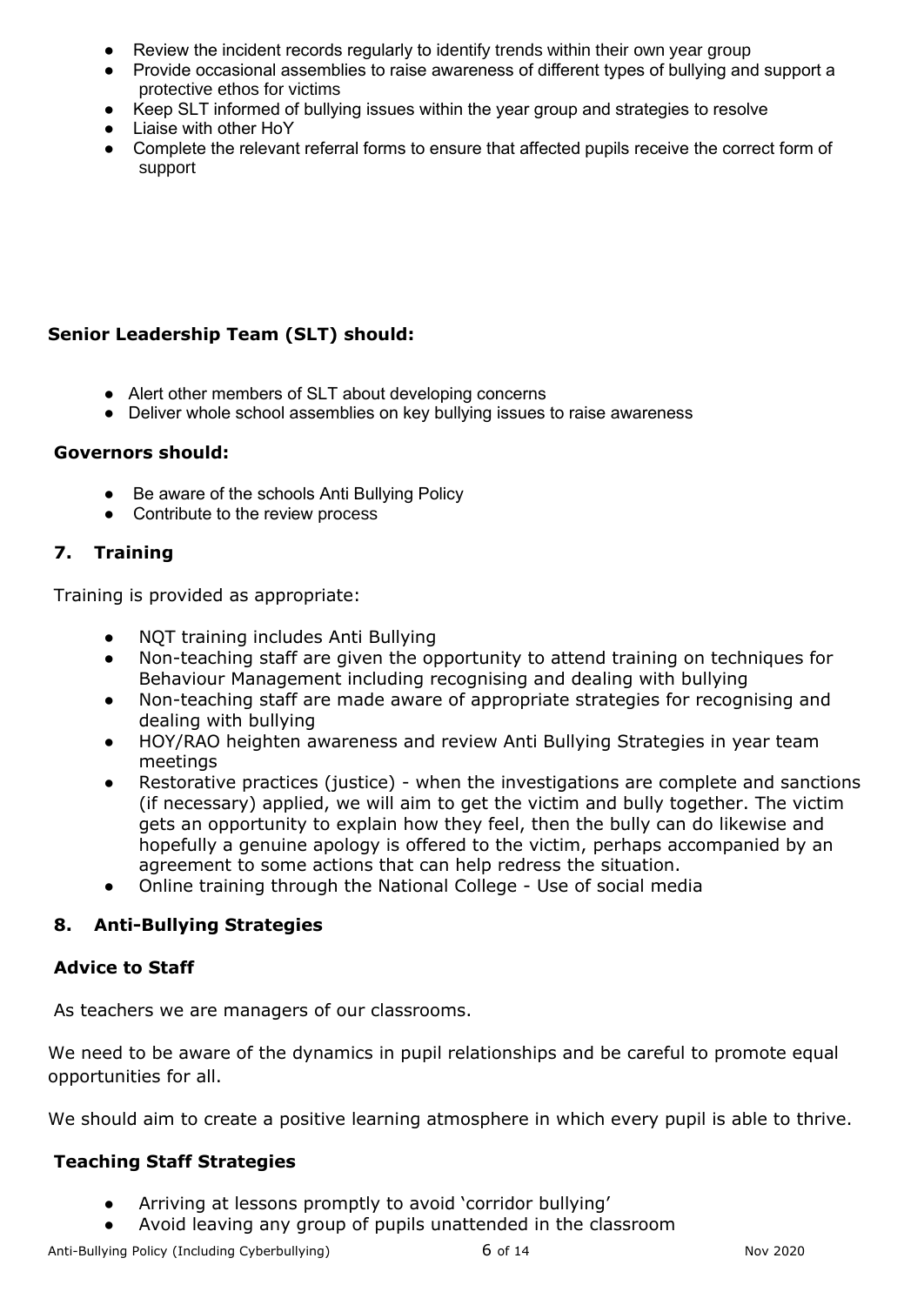- Inform the HOY of any suspicions of or actual incidents of bullying using SIMS/Epraise and email /discuss further details as appropriate
- Try to ensure a 'safe' situation for the pupil or pupils being bullied, other than removing them from the group. (If necessary, the bully or bullies should be removed)
- If appropriate, seek medical assistance for the victim
- After the incident has been dealt with, please be vigilant  $-$  use your seating plans to separate and support pupils

## **Support Staff Strategies**

- Encourage all pupils to follow the school rules (Punctual, Respectful, Safe)
- Talk to pupils who appear to be being subjected to bullying
- Inform the HOY/RAO of any suspicions of or actual incidents of bullying by recording on SIMS/Epraise and emailing /discussing further details

#### **HOY, RAO and SLT Procedures**

- If appropriate, seek medical assistance for the victim
- Deal with the incident as soon as possible
- Interview the bully / bullies record the incident, interview the bullied record the incident
- Try to allow adequate time for the victim(s) to describe the incident
- Inform all relevant staff of the incident / action / resolution

Make decision about the incident in consultation with tutors and consider the following actions:

- Counselling of both parties (sometimes both agree to talk it out with you
- Punishment
- Recompense.
- Contact with parents
- Contact with Governors
- Contact with other outside agencies

Monitor the situation, i.e.

- Allocate the victim / bully to a Peer Mentor
- Encourage the victim to log any further incidents
- Check with the victim of the situation as long as necessary
- Hold follow-up meetings with bullied / bullies' parents, if appropriate
- Counselling for bully / bullies
- Refer the victim / bully for further support from external agencies
- If patterns of bullying are identified representatives of marginalised groups are consulted and action plan(s) drawn up

# **Student/Pupil Actions**

● Always report any bullying you are aware of

#### **10. Version Control**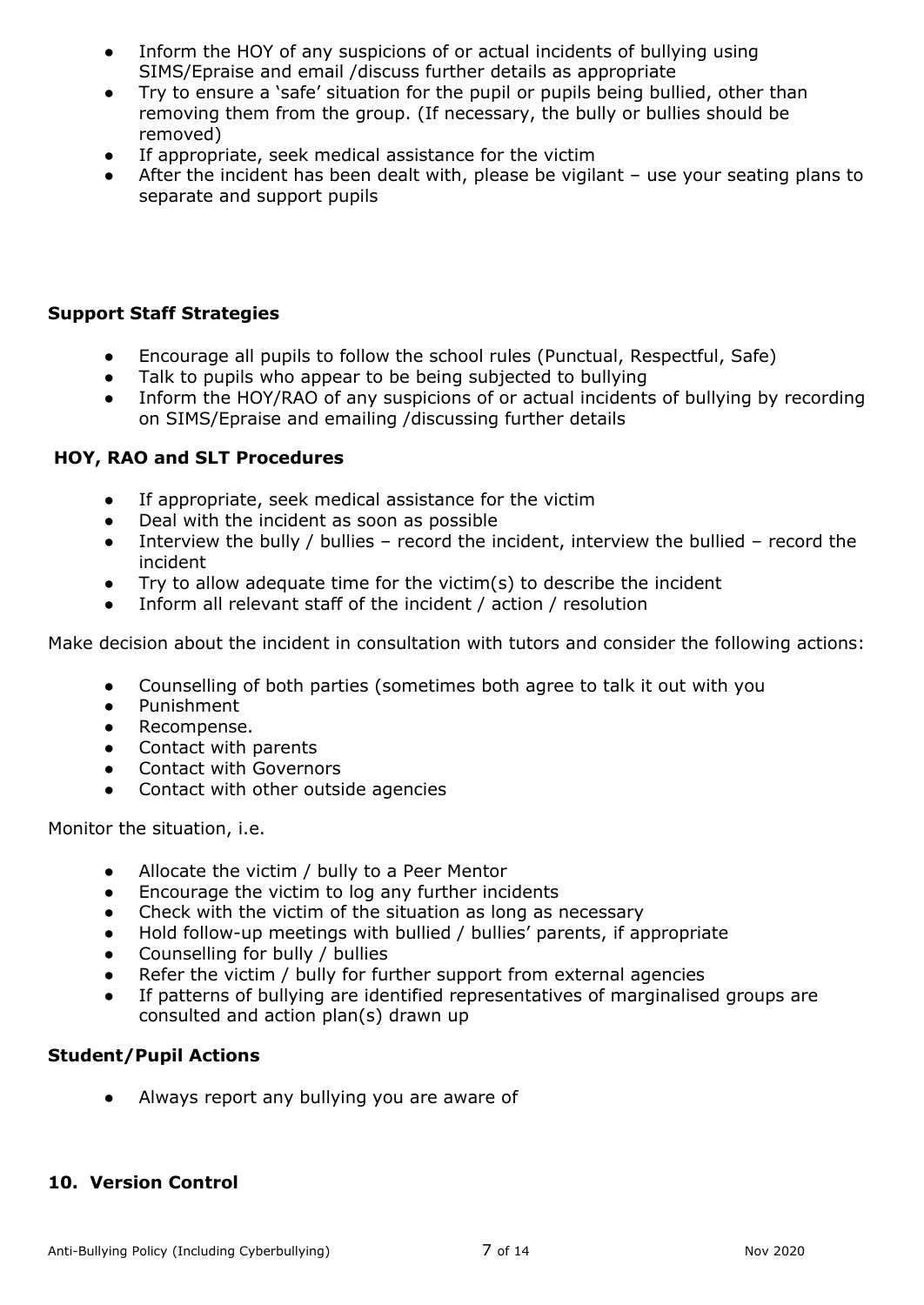| <b>Date</b> | <b>Circulation</b> | <b>Amendments to</b><br>previous version |
|-------------|--------------------|------------------------------------------|
|             |                    |                                          |
|             |                    |                                          |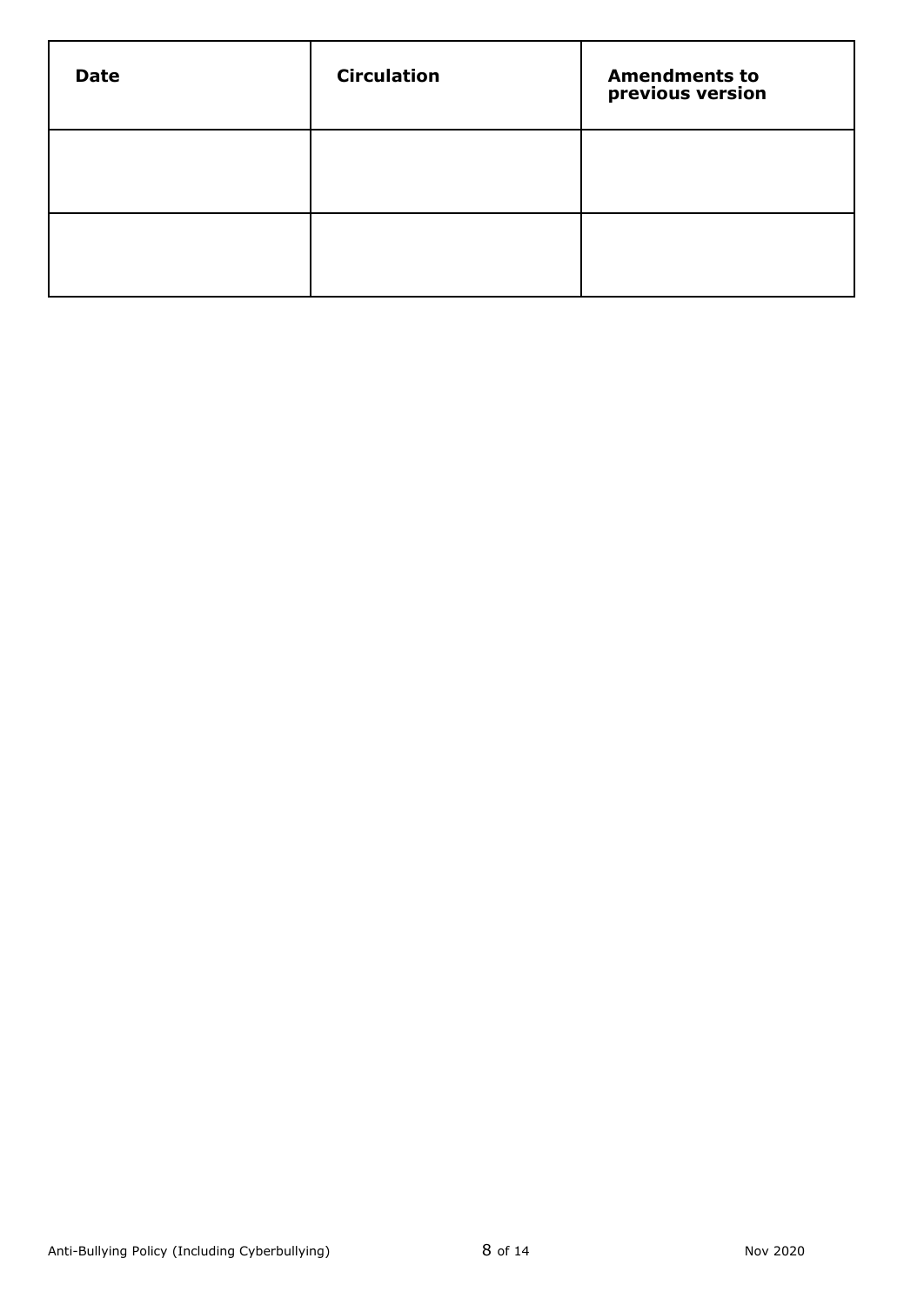### **Appendix 1**

Bullying Incident

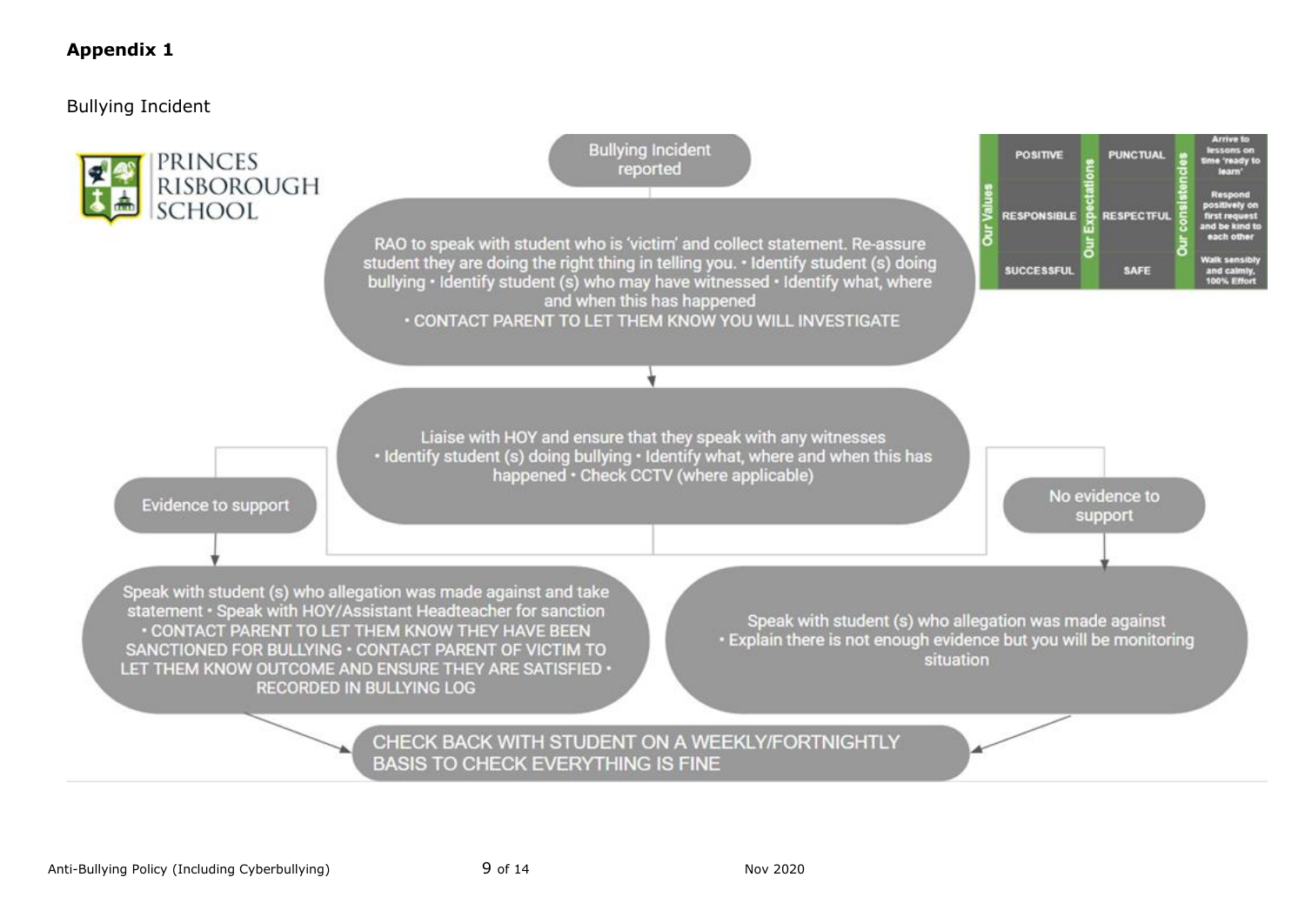# **Appendix 2**

# **Cyberbullying**

[https://www.anti-](https://www.anti-bullyingalliance.org.uk/sites/default/files/field/attachment/Focus%20on%20Cyberbullying-1.pdf)

[bullyingalliance.org.uk/sites/default/files/field/attachment/Focus%20on%20Cyberbullying-](https://www.anti-bullyingalliance.org.uk/sites/default/files/field/attachment/Focus%20on%20Cyberbullying-1.pdf)[1.pdf](https://www.anti-bullyingalliance.org.uk/sites/default/files/field/attachment/Focus%20on%20Cyberbullying-1.pdf)

<https://www.nspcc.org.uk/what-is-child-abuse/types-of-abuse/bullying-and-cyberbullying/>

<https://www.net-aware.org.uk/>

#### <https://www.thinkuknow.co.uk/>

Cyberbullying is any form of bullying that is carried out through the use of electronic media devices, such as computers, laptops, smartphones, tablets, or gaming consoles

Defining cyberbullying In academic literature, cyberbullying is defined as 'an aggressive, intentional act carried out by a group or individual, using mobile phones or the internet, repeatedly and over time against a victim who cannot easily defend him or herself'

Although sharing many similarities with traditional forms of bullying, which include physical, verbal, and relational victimisation, cyberbullying is often treated as a separate type of behaviour for a number of reasons.

Firstly, cyberbullying requires the use of electronic media, such as a computer, smartphone, tablet or games console, therefore those involved need to have access to, and at least some understanding of technological communication. In some cases, it may be differential levels of expertise, such as having a greater knowledge of communication platforms, or a wider social network, which enable one person to cyberbully another.

Secondly, cyberbullying is not limited to a specific location, such as a school or club, therefore, victims can be targeted in any place, and at any time. Unlike traditional bullying, the home no longer represents a safe place. Cyberbullying can follow a victim, invading all aspects of their personal life, and allowing them little opportunity to escape.

Thirdly, many forms of electronic communication allow some degree of anonymity, which can mask the identity of the perpetrators, and make it difficult to respond to incidents. Whereas perpetrators of traditional bullying are able to see the reaction of the victim, those who cyberbully cannot, and may be less likely to feel empathy or guilt over their actions.

Lastly, cyberbullying is capable of reaching a far broader audience than more traditional forms of bullying. Initial incidents of cyberbullying, such as posting an embarrassing photo or video, can spread throughout social networks, traversing school and personal boundaries, and increasing the chance that others will join in with the bullying. That cyberbullying can happen anywhere, and involve multiple, potentially anonymous perpetrators, has made it particularly difficult for schools to know when and how to respond to incidents of cyberbullying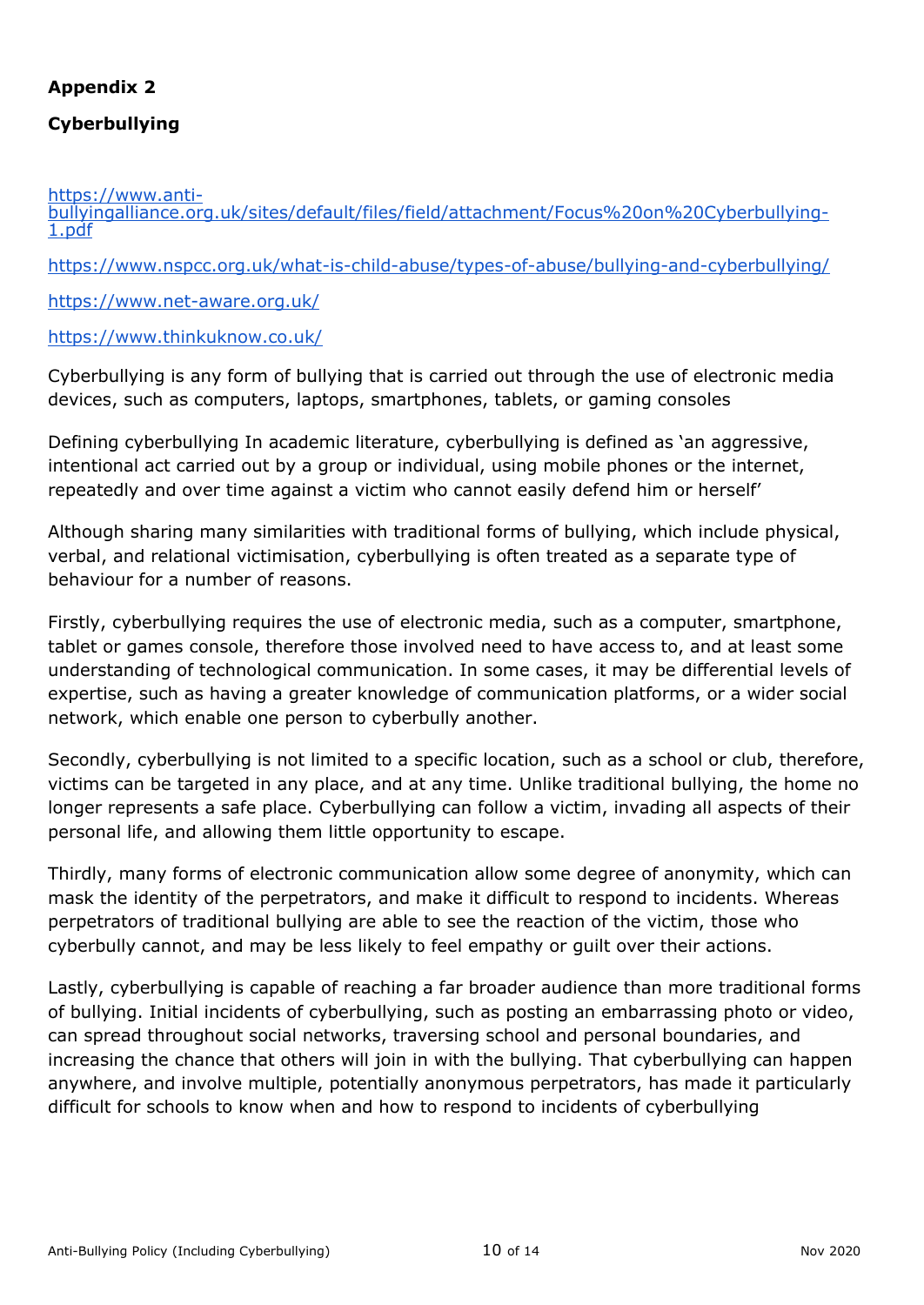# **Responding to Cyberbullying**

Most cases of cyberbullying will be dealt with through the school's anti-bullying policy and this must remain the framework within which incidents of bullying are investigated.

However, some features of cyberbullying differ from other forms of bullying and may prompt a particular response.

The key differences are:

Impact: the scale and scope of cyberbullying can be greater than other forms of bullying.

Targets and perpetrators: the people involved may have a different profile from traditional bullies and their targets.

Location: the "24/7 and anywhere" nature of cyberbullying.

Anonymity: the person being bullied will not always know who is bullying them.

Motivation: some pupils may not be aware that what they are doing is bullying.

Evidence: unlike other forms of bullying, the target of the bullying will have evidence of its occurrence. It is possible that a member of staff may be a victim and these responses apply to them too.

### **Support for the person being bullied**

Offer emotional support; reassure them that they have done the right thing in reporting the incident.

Advise the person not to retaliate or reply. Instead, keep the evidence and take it to their parent/guardian or a member of staff, such as the relevant RAO or HOY.

Advise the person to consider what information they have in the public domain. Unless the victim sees it as a punishment, they may be advised to change their mobile phone number and social media accounts.

If hurtful or embarrassing content is being distributed, try to get it removed from the web.

If the person who posted it is known, ensure they understand why it is wrong and ask them to remove it.

Alternatively, contact the host provider and make a request to have the content taken down.

In some cases, the person being bullied may be able to block the person bullying from their sites and services.

# **Investigation**

Members of staff should contact the RAO/HOY/Report on CPOMS in all cases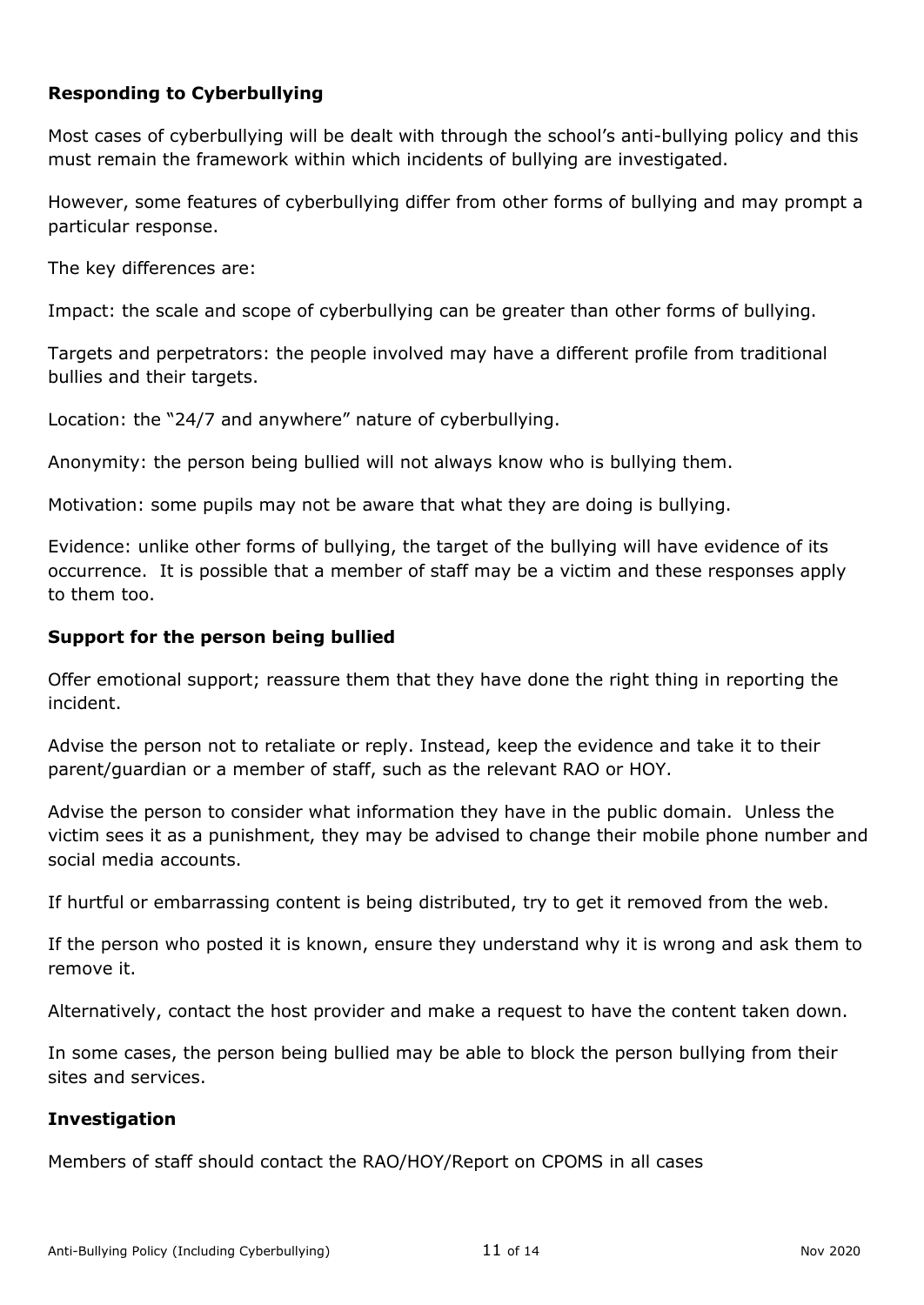Staff and pupils should be advised to preserve evidence and a record of abuse: save phone messages, record or save-and-print instant messenger conversations, print or produce a screenshot of social network pages, print, save and forward to staff whole email messages.

If images are involved, determine whether they might be illegal or raise child protection concerns. If so, contact: the local police or CEOP (http://www.ceop.police.uk/) Identify the bully.

Any allegations against staff should be handled as other allegations, following guidance in Safeguarding policy.

Confiscate mobile phone if appropriate.

Contact the police in cases of actual/suspected illegal content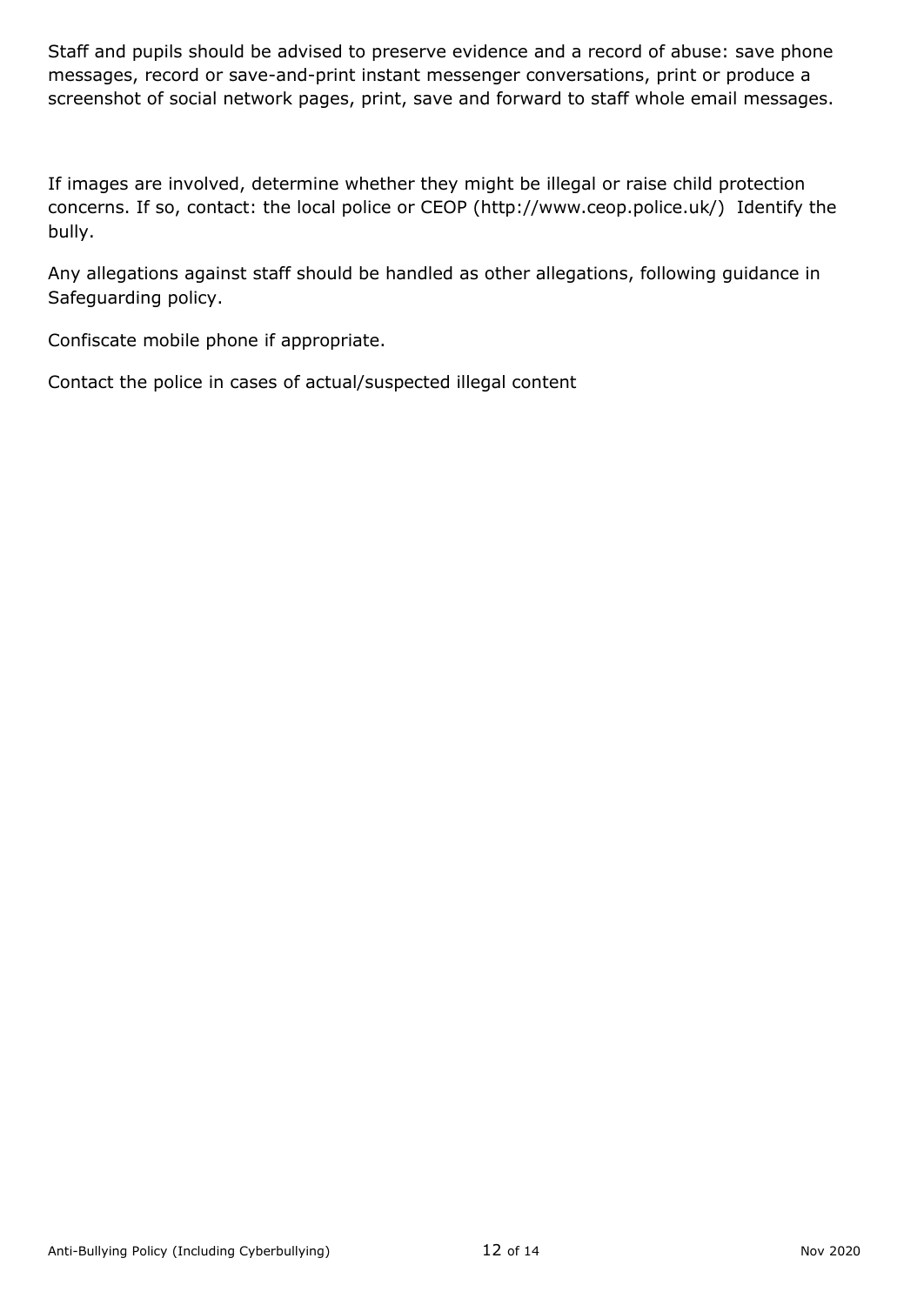# **Appendix 3**

# **Useful links and supporting organisations**

- Anti-Bullying Alliance: www.anti-bullyingalliance.org.uk
- Childline: www.childline.org.uk
- Family Lives: www.familylives.org.uk
- Kidscape: www.kidscape.org.uk
- MindEd: [www.minded.org.uk](http://www.minded.org.uk/)
- NSPCC[:](http://www.nspcc.org.uk/) [www.nspcc.org.uk](http://www.nspcc.org.uk/)
- The BIG Award: www.bullyinginterventiongroup.co.uk/index.php
- PSHE Association[:](http://www.pshe-association.org.uk/) [www.pshe-association.org.uk](http://www.pshe-association.org.uk/)
- Restorative Justice Council: www.restorativejustice.org.uk
- The Diana Award: www.diana-award.org.uk
- Victim Support[:](http://www.victimsupport.org.uk/) [www.victimsupport.org.uk](http://www.victimsupport.org.uk/)
- Young Minds: [www.youngminds.org.uk](http://www.youngminds.org.uk/)
- Young Carers: www.youngcarers.net
- The Restorative Justice Council: www.restorativejustice.org.uk/restorativepracticeschools

#### **SEND**

- Changing Faces: www.changingfaces.org.uk
- Mencap: www.mencap.org.uk
- Anti-Bullying Alliance Cyberbullying and children and young people with SEN and disabilities:
	- www.cafamily.org.uk/media/750755/cyberbullying\_and\_send\_\_module\_final.pdf
- DfE: SEND code of practice: www.gov.uk/government/publications/send-codeofpractice-0-to-25

#### **Cyberbullying**

- Childnet: www.childnet.com
- Internet Watch Foundation: www.iwf.org.uk
- Think U Know: www.thinkuknow.co.uk
- UK Safer Internet Centre: www.saferinternet.org.uk
- The UK Council for Child Internet Safety (UKCCIS) www.gov.uk/government/groups/uk-council-for-child-internet-safety-ukccis
- DfE 'Cyberbullying: advice for headteachers and school staff': www.gov.uk/government/publications/preventing-and-tackling-bullying
- DfE 'Advice for parents and carers on cyberbullying': www.gov.uk/government/publications/preventing-and-tackling-bullying

#### **Race, religion and nationality**

- Anne Frank Trust: [www.annefrank.org.uk](http://www.annefrank.org.uk/)
- Kick it Out: [www.kickitout.org](http://www.kickitout.org/)
- Report it: www.report-it.org.uk
- Stop Hate: www.stophateuk.org
- Tell Mama[:www.tellmamauk.org](http://www.tellmamauk.org/)
- Educate against Hate: www.educateagainsthate.com
- Show Racism the Red Card: www.srtrc.org/educational
- LGBT
- Barnardo's LGBT Hub: www.barnardos.org.uk/what\_we\_do/our\_work/lgbtq.htm
- Metro Charity: [www.metrocentreonline.org](http://www.metrocentreonline.org/)